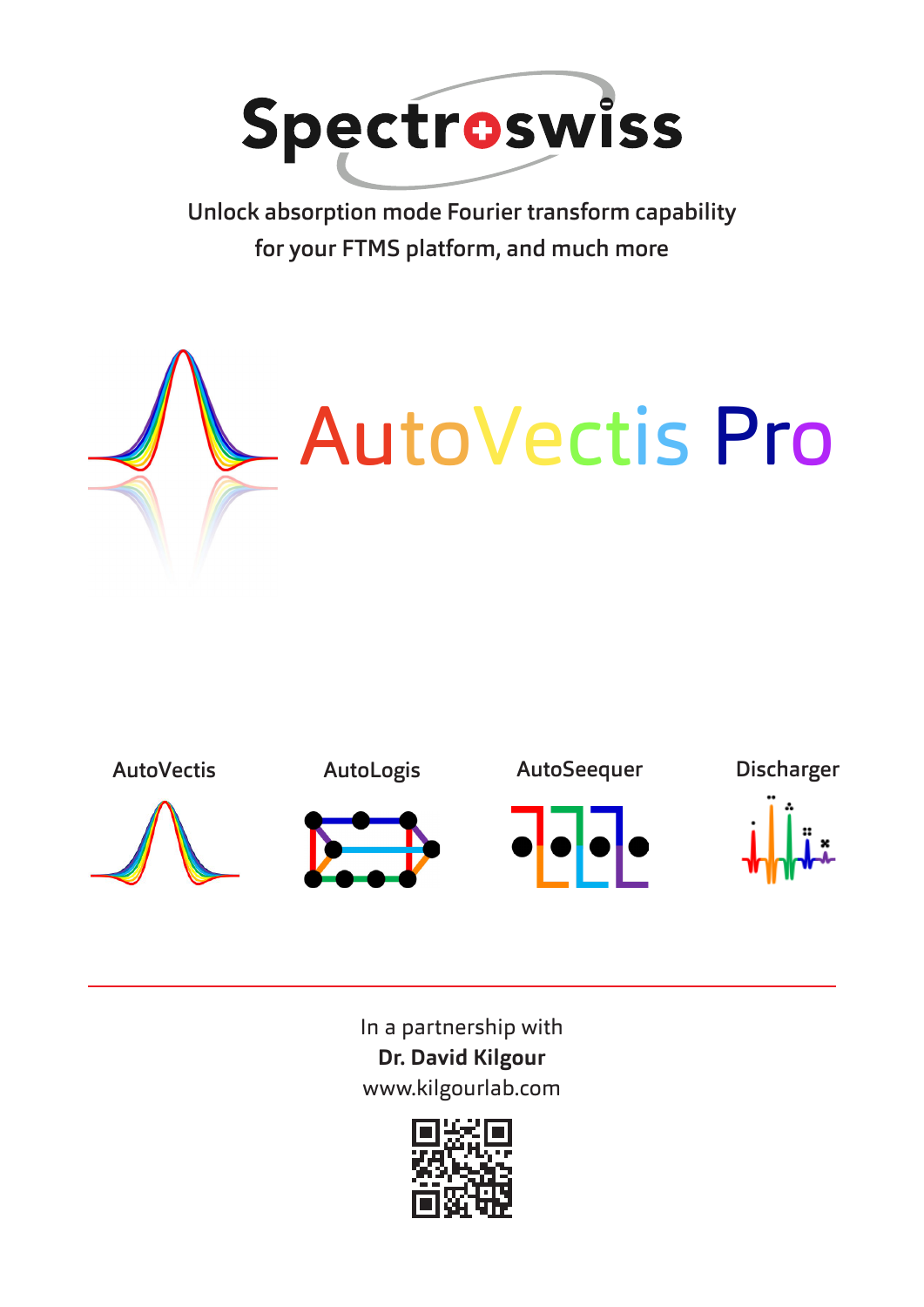# **AutoVectis Suite**

- FTMS data representation in **absorption mode,** instead of the usual magnitude mode, lets you detect more peaks and gives you improved mass accuracy. Or, it lets you record mass spectra up to twice as fast. As a data post processing technique, it does not require any changes to the instrument. Using powerful algorithms, **AutoVectis Pro** automates the steps required to produce and process absorption mode mass spectra so the benefits can be easily enjoyed by everyone.
- A graphical user interface and built-in help system lead users through FTMS absorption mode FT (aFT) data processing (AutoVectis Pro) and low-resolution deconvolution (Discharger).
- Built-in tools include advanced peak detection (AutoPiquer), top-down protein sequencing (AutoSeequer), and petroleomic/DOM assignments (AutoLogis).



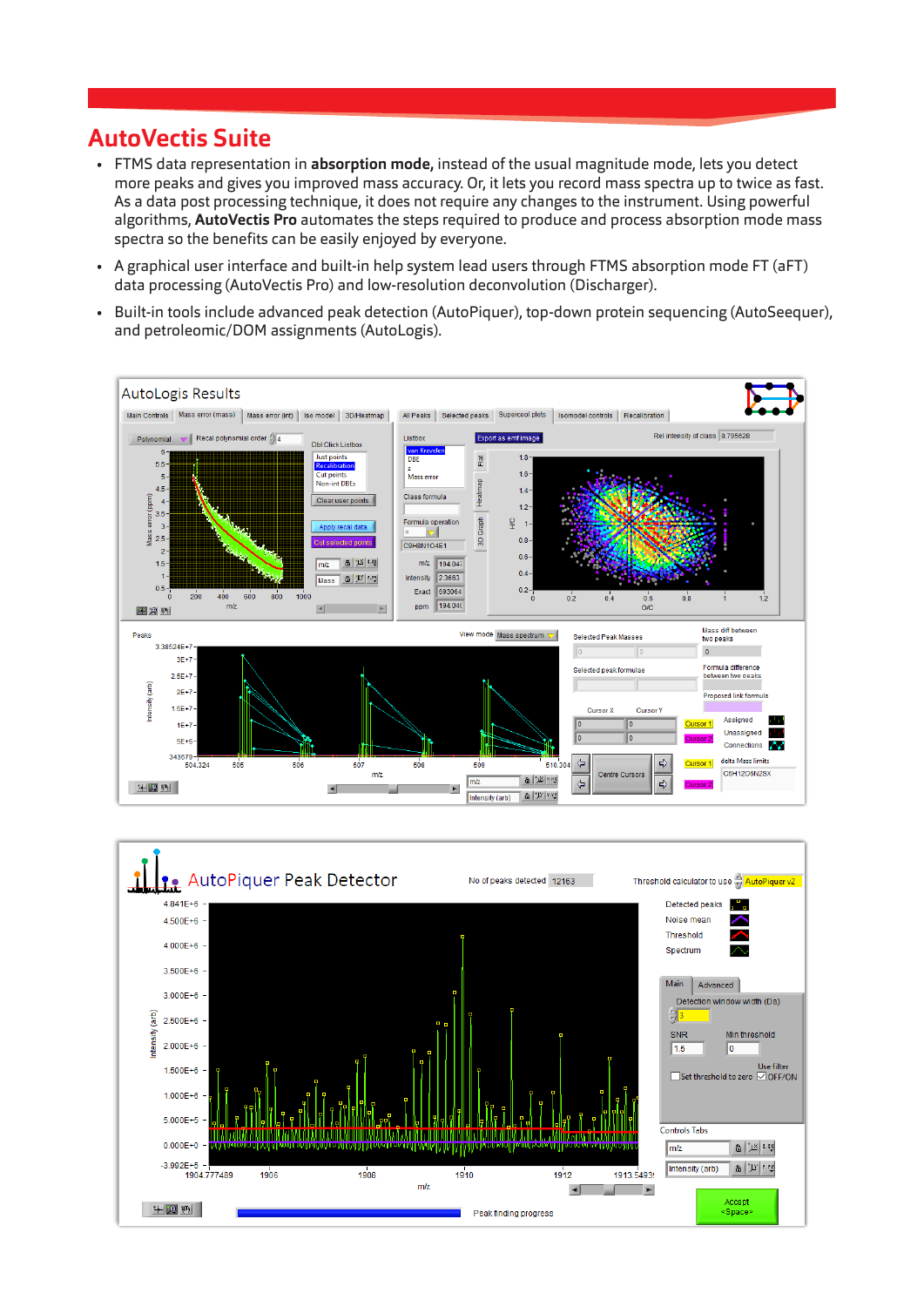## **Key features**

- Easy to learn, **absorption mode Fourier transform** (aFT) signal processing for FTMS;
- Advanced capabilities and powerful algorithms, but simple to use;
- Support for single mass spectra, and also LC-MS data and FTMS images;
- Support for data formats of common FTMS instruments and software;
- Configured for petroleomic, proteomic or any high mass accuracy application;
- Is compatible with **Peak-by-Peak,** for easy integration and data code processing;
- Developed in collaboration with **Dr. David Kilgour** www.kilgourlab.com